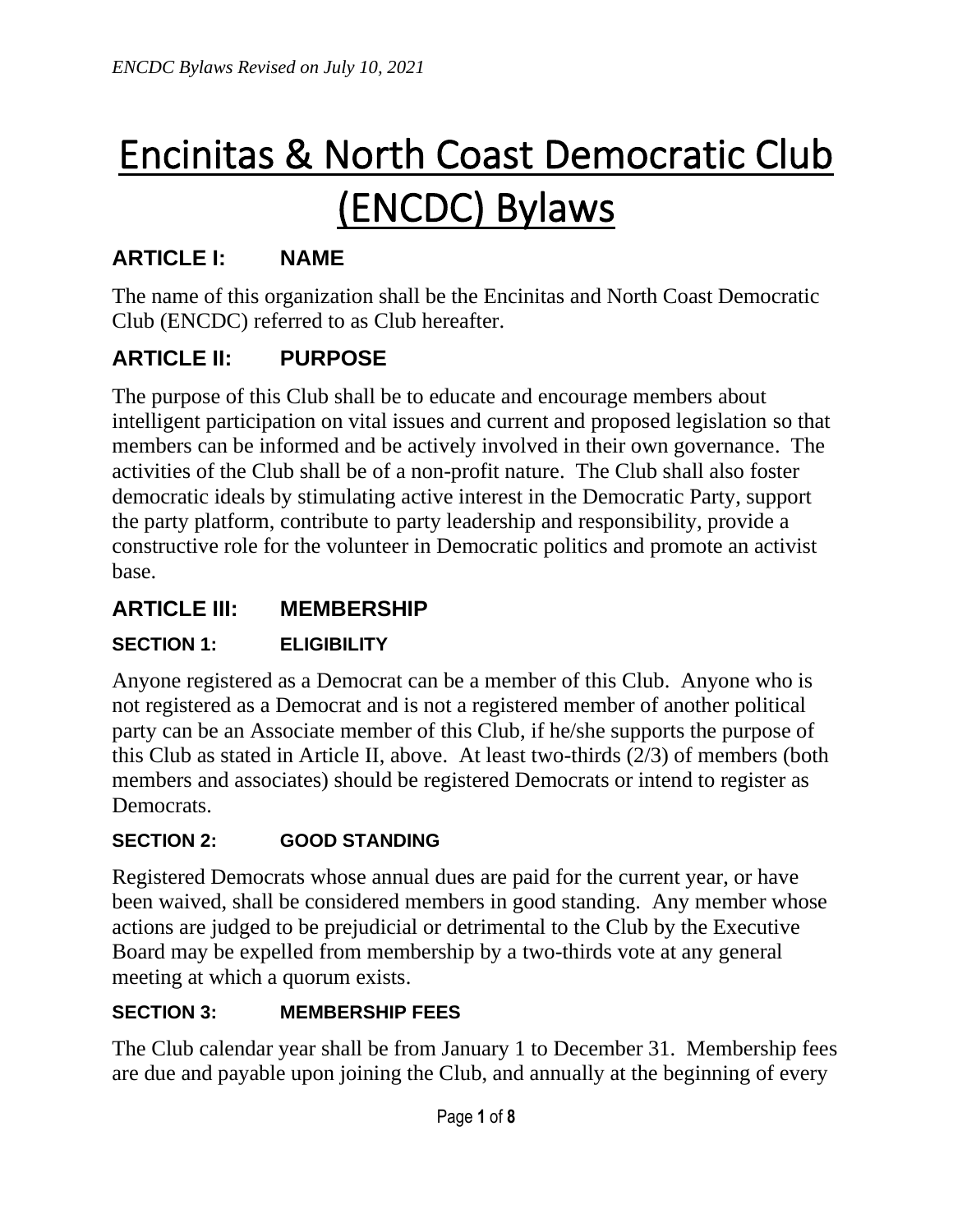Club calendar year, thereafter. Membership shall not be obligatory to anyone for whom it constitutes an economic hardship after due consideration and approval by the Executive Board. Any high school, college, or vocational school student may request to volunteer for the Club in lieu of paying dues. Volunteer activities shall be determined by the President or his/ her designee.

#### **SECTION 4: VOTING**

Only members in good standing who paid their dues by May 1 of the current year and who have attended one prior meeting can be considered voting members and may vote on Club business. Club business includes voting on endorsements, changes to bylaws, constitutions or rules. No proxy or absentee voting shall be permitted.

# **ARTICLE IV: EXECUTIVE BOARD**

Only members in good standing may serve as officers of the Executive Board. The Executive Board shall approve all expenditures and carry out the Club business between general meetings in a manner consistent with actions taken at the general meetings, and perform any other duties provided for in these bylaws. Membership of the Executive Board shall include all the current elected and appointed officers.

The President shall pre-approve any written correspondence on behalf of the Club. The President shall be the sole spokesperson of the Club. The President shall call a meeting of the Executive Board as needed. Special meetings may be called by a simple majority (50%+1) of the currently elected members of the Executive Board at any time. A simple majority of the currently elected members of the Executive Board shall constitute a quorum.

#### **SECTION 1: ELECTED OFFICERS**

Elected officers of this Club shall be the President, Vice-President (s), Secretary, Treasurer, and Chairs of Membership, Fundraising and Political Action and Communications. All officers must be registered Democrats. Election of officers shall be held at the general meeting in May and hold office for 2 years or until a successor is appointed. The President, Treasurer, Membership, one of the Political Action Co-Chairs and Fundraising Co-Chairs shall be elected in even-numbered years. The Vice Presidents, Secretary, the Communication Chair and the other Political-Action Chair shall be elected in odd-numbered years.

The President may appoint other officers not otherwise specified by these bylaws as required for the general well-being of the Club.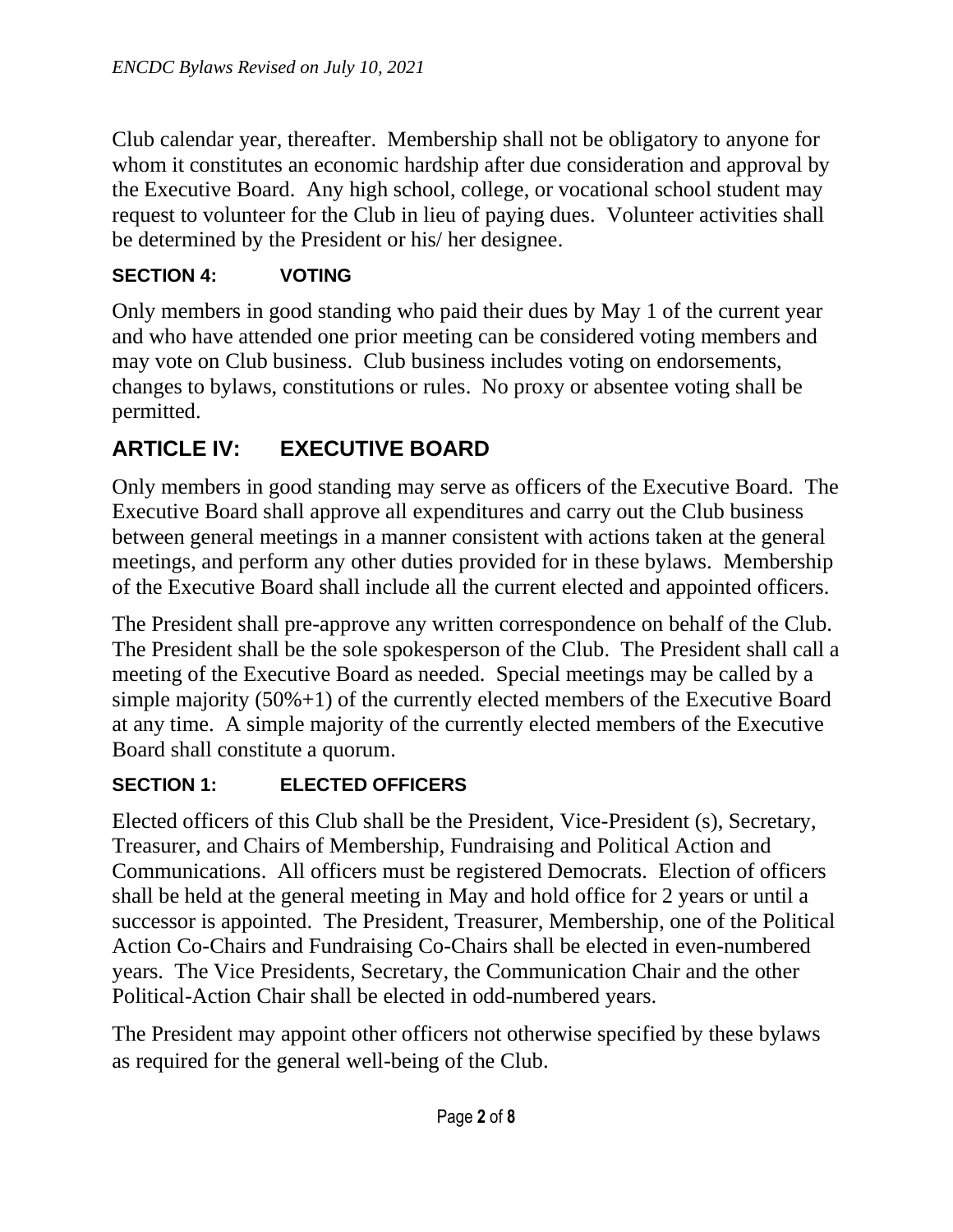The President shall, on the election of his/her successor, be the immediate pastpresident and shall serve as voting member of the Executive Board for 2 years unless he/she resigned before the end of term.

An elected officer may be removed from office by resolution of a two-thirds vote of the members at a general meeting for such causes as missing 3 unexcused consecutive meetings or non-performance of duties, providing the membership and the officer have been notified 10 days in advance of the meeting of the proposed action against the officer.

## **SECTION 2: DUTIES OF ELECTED OFFICERS**

## **A. President**

The President shall be the Chief Executive Officer of the Club. He/she shall preside over most meetings of the Club and the Executive Board, make appointments to other positions as required and act as official spokesperson of the Club. In addition, the President shall stimulate active interest in the political process, provide a constructive role for the active volunteer, contribute to effective leadership and individual responsibility and promote harmony among the Club membership, between other Clubs and within the San Diego County Democratic Party. The President can authorize the expenditure of operating funds.

## **B. Vice-President for Speakers/Programs**

The Vice President shall assist the President in planning programs and arranging Guest Speakers and other duties as the President may direct, and when needed act as back-up for the Vice President of Public Relations and Administration.

## **C. The Vice President for Public Relations and Administration**

The Vice President shall serve at the direction of the President, and shall preside at meetings if the President is unable to or is requested by the President to do so. The Vice President will help in sourcing meeting venues for Club meetings and other Board-approved Club functions, and will seek opportunities to increase awareness of the Club in the region and perform such other duties as the President may direct.

## **D. Secretary**

The Secretary shall keep the minutes of the General and Executive Board meetings, conduct correspondence, maintain the Club's records, be responsible for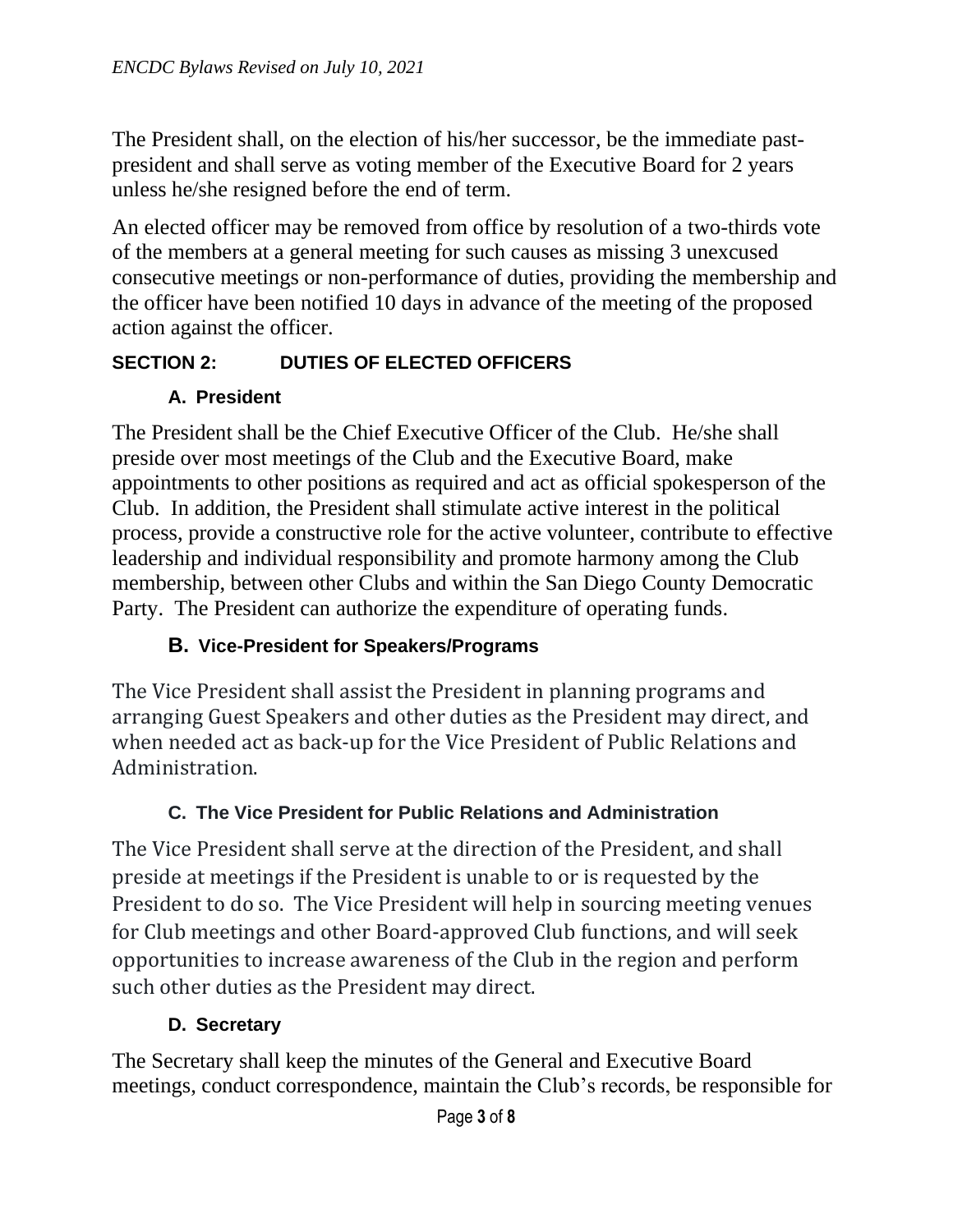time keeping at meetings and for internal communications as requested by the President.

#### **E. Treasurer**

The Treasurer shall be responsible for the dues or funds collected and deposited by either Membership Chair or the President, receive and deposit Club funds, maintain an accurate record of Club receipts and expenditures, sign all checks as authorized by the Executive Board, make the record of Club receipts and expenditures available to any member when requested, provide a report of the Club financial status at Club meetings as requested and provide an annual written report of Club financial status. In addition, the Treasurer shall be responsible for filing Fair Political Practices Commission/Federal Election Commission (FPPC/FEC) financial report on time as required.

#### **F. Membership Chair**

The Membership Chair shall be responsible for identifying and recruiting new members, maintaining membership records using an excel spreadsheet with all pertinent information of members, check the Club mailbox, deposit membership checks and communicate with the President and Treasurer regarding any new funds received and deposited in the Club account.

#### **G. Political-Action Chairs (PAC)**

The PAC Co-Chairs shall be responsible for organizing political action and conducting voter registration and informing the membership of political events.

#### **H. Fundraising Chairs**

The Fundraising Co-Chairs shall assist the Executive Board in organizing fundraising events.

#### **I. Communication Chair**

The Communication Chair shall be responsible in coordinating the effort of the Club webmaster and social media platform (Facebook, Instagram, Twitter, etc) point persons within the Communication group to communicate about Club meetings, events and other local and national issues of interest.

#### **SECTION 4: ELECTIONS**

Elections shall be held annually. A nominating committee shall be appointed of 3 to 5 volunteers from the membership to present a slate of candidates to the Board. The nominating committee shall select at least one candidate for each elective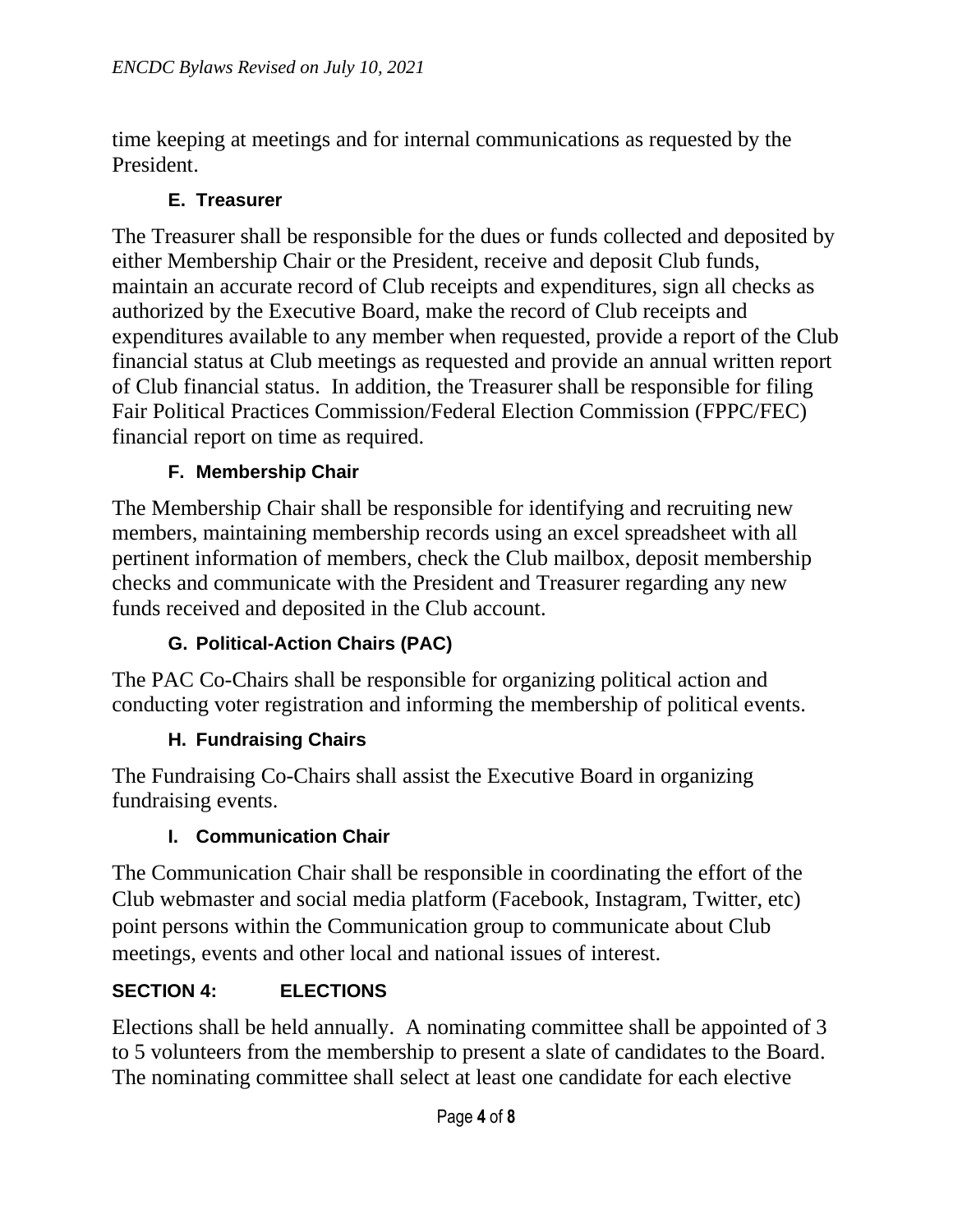office and report their selections at the general meeting 1-month prior to the election meeting. At the election meeting, the floor will be open for additional nominations. The election may be held by show of hands or voice vote for uncontested offices. A secret ballot may be used for any contested offices. Those nominees who receive a simple majority vote shall be declared elected. If no person receives a majority, a run-off shall be held between those 2 persons receiving the greatest number of votes. The person receiving the majority of the votes shall be declared elected.

#### **SECTION 5: VACANCIES**

Should any officer resign or fail to attend 3 Executive Board meetings in a row without cause and without approval by the Executive Board, the Executive Board shall declare that office vacant and appoint a successor to that office to complete the unexpired term.

# **ARTICLE V: MEETINGS**

#### **SECTION 1: GENERAL MEETINGS**

General meetings shall be held at least quarterly and meeting dates, time and locations shall be provided to SDCDP at least fourteen (14) days before the meeting. Other general meetings shall be held at such times and places as specified by a simple majority of voting members of the Executive Board.

#### **SECTION 2: QUORUM**

A quorum at any general meeting shall be 10% of those whose membership is in good standing. A quorum at an endorsing/electing meeting shall be 20% of those whose membership is in good standing. A quorum of the Executive Board shall be a simple majority of its voting members.

#### **SECTION 3: PARLIAMENTARY AUTHORITY**

This Club shall be governed by Robert's Rules of Order Newly Revised in all instances not covered by these bylaws.

#### **SECTION 4: NOTICES**

Meeting notices shall be emailed to each member of the Club in good standing at least 14 days prior to a general meeting at which the following items will be discussed and voted upon:

Club elections and filling of vacancies

Proposed amendments to bylaws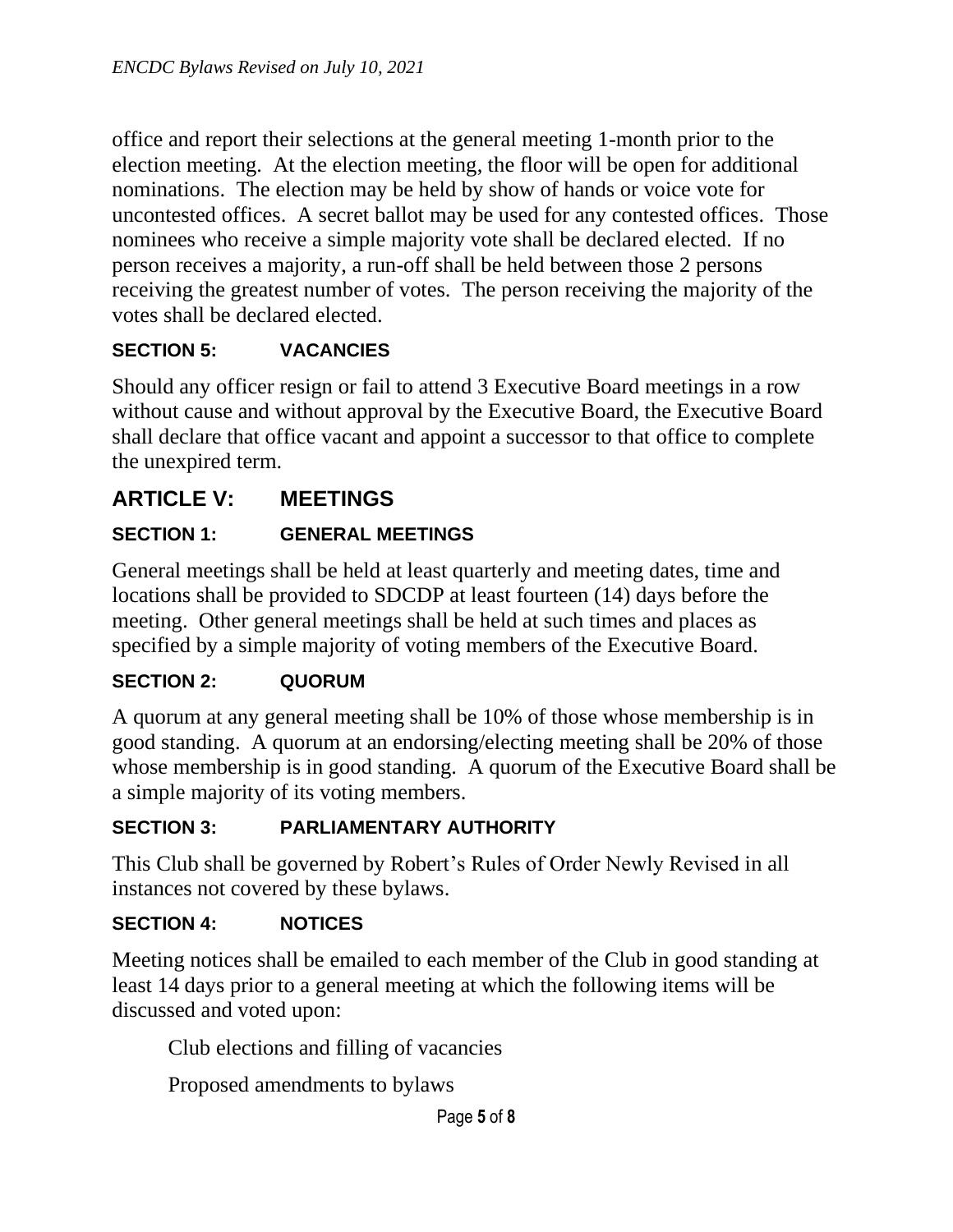Proposed resolutions

Endorsements of candidates and/or ballot measures

Political Contributions

Such notice shall specify the time, place and date of the general meeting and description of the event.

# **ARTICLE VI: STANDING COMMITTEES**

The standing committees for the Club may include Political Action, Membership, Fund Raising, Communications, and others as identified by the President and ratified by the Executive Board.

# **ARTICLE VII: CANDIDATE ENDORSEMENTS**

**A**. Only candidates who are registered Democrats are eligible for Club endorsement. Candidates who are not Democrats may only be rated acceptable or unacceptable. Full membership shall be given notice of endorsements in a particular race or races at least 14 days prior to the meeting by email or by an alternative method for those without email.

**B**. All endorsements of candidates or resolutions concerning ballot measures or public issues must be in accordance with the standards established by the California State Democratic Party (CDP) and the San Diego County Democratic Party (SDCDP). It is also the tradition and stated goal of the Club not to make endorsements or to pass resolutions which will adversely affect the unity of the Democratic Party. Endorsements by the Club shall not be construed as the CDP or SDCDP endorsements.

**C.** A motion to endorse a candidate or take a position on a Proposition or public issue must receive at least 60% vote from the Club voting members. Any publication of endorsements by the Club shall clearly delineate between endorsed candidates and those rated acceptable.

# **ARTICLE VIII: POLITICAL CONTRIBUTIONS**

Any political contributions exceeding \$250 must receive at least 60% vote from the Club voting members at a duly noticed meeting.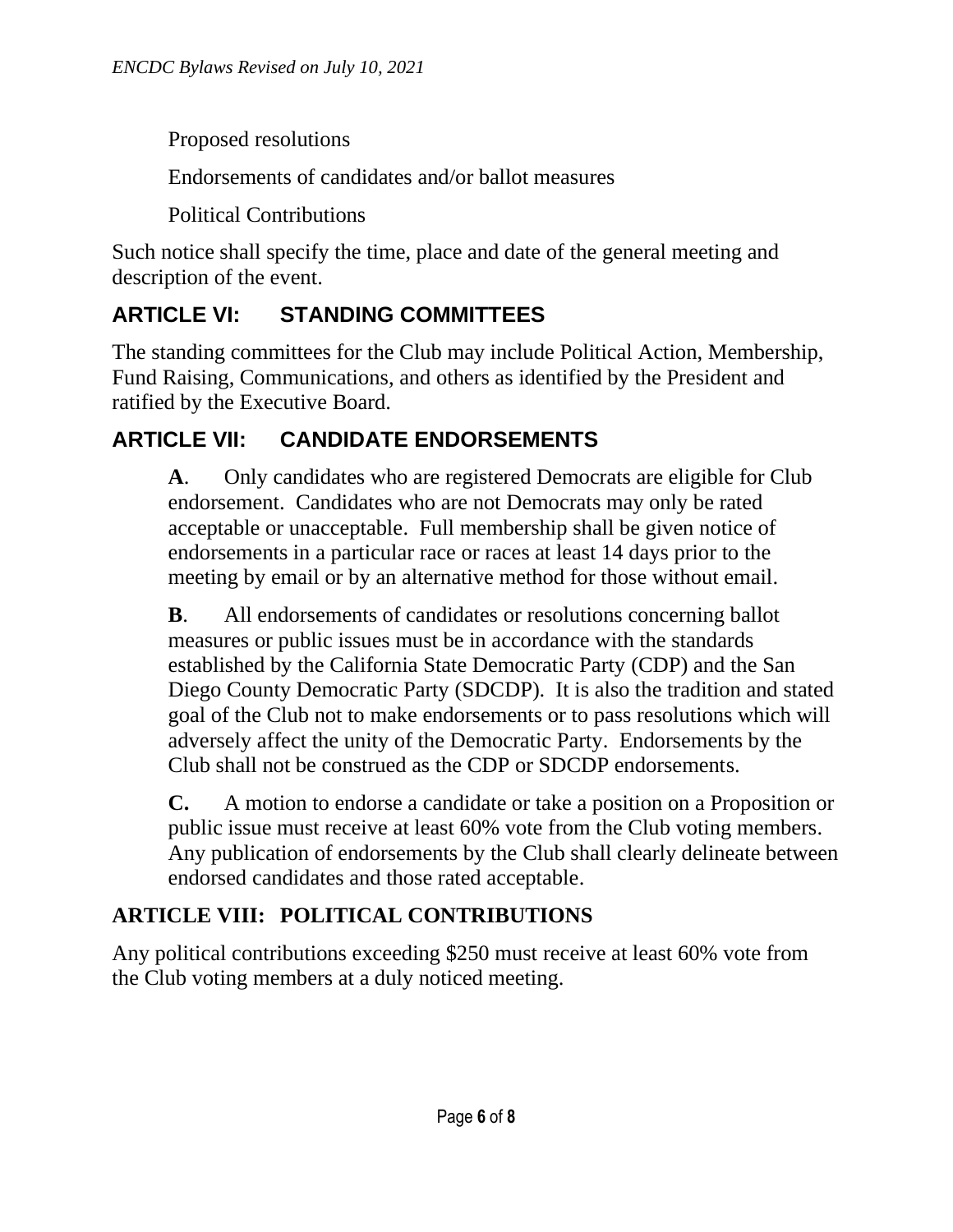# **ARTICLE IX: CLUB REPRESENTATIVES**

## **SECTION 1: CALIFORNIA DEMOCRATIC PARTY (CDP)**

Club representatives to the CDP Pre-Endorsement Conferences shall be allocated as follows:

One representative, resident in the Assembly District, for each full (not fraction thereof) 20 registered democratic members in good standing in the Assembly District who are listed on a roster submitted, by May 1 of each odd-numbered year, to both the SDCDP and the appropriate CDP Regional Director(s). The roster shall be certified by the Club's President, Secretary, or Treasurer. Representatives should be equally apportioned between men and women to the extent possible.

#### **SECTION 2: SAN DIEGO COUNTY DEMOCRATIC PARTY (SDCDP)**

Under the Club's charter with the SDCDP, its President is a representative to the SDCDP Central Committee as an Associate Member. If the President is already a Central Committee member or chooses not to serve, an alternate representative may be selected to serve his or her term according to the provisions of Sections 3 and 4 of this Article. An Associate Member application, for the President or any other representative, must be submitted to the SDCDP within 30 days of his or her selection by the Club.

#### **SECTION 3: SELECTION OF REPRESENTATIVES**

Club representatives to the CDP and SDCDP and any other official representatives, delegates, and alternates from the Club to conferences, caucuses, councils, conventions and other meetings shall be selected by a vote of members in good standing at a duly noticed Club meeting or, if that cannot occur at a regular or special meeting, by designation of the President

#### **SECTION 4: ADHERENCE TO CLUB POSITIONS**

Club representatives described in this Article, when participating in voting and discussion in that capacity shall adhere to and represent the Club's official positions on endorsements and other matters wherever applicable, and shall agree to do so prior to their selection.